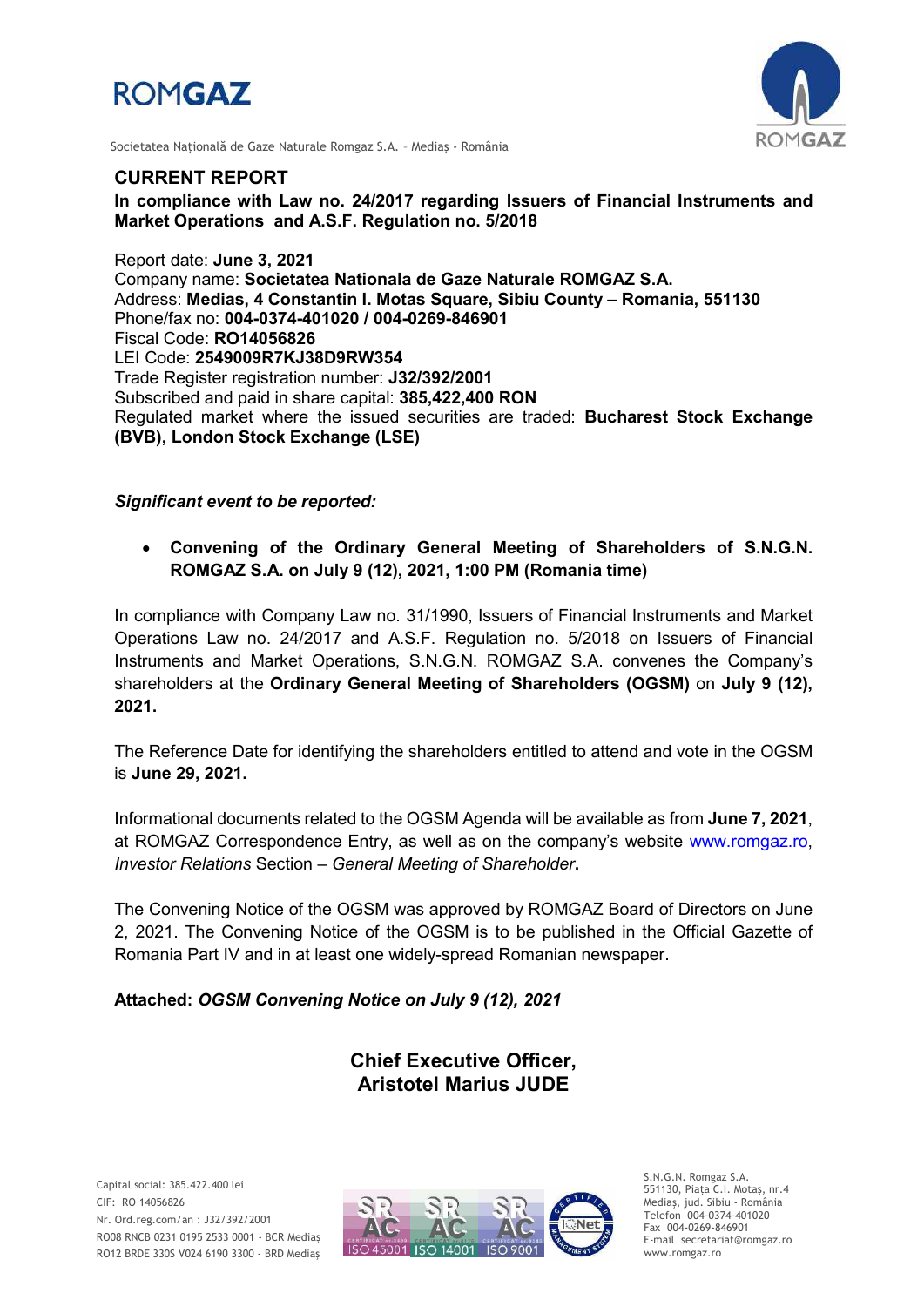

Societatea Naţională de Gaze Naturale Romgaz S.A. – Mediaş - România



# **C O N V E N I N G N O T I C E**

The Board of Directors of S.N.G.N. "ROMGAZ" – S.A., a company managed in an one-tier system, incorporated and operating under the laws of Romania, registered with the Trade Register Office of Sibiu Court under number J32/392/2001, fiscal code RO 14056826, having its headquarters at Medias, 4 Constantin Motas Square, Sibiu County, with a subscribed and paid up share capital of RON **385,422,400** (hereinafter referred to as "ROMGAZ" or the "Company"),

### **CONVENES**

**the Ordinary General Meeting of Shareholders (OGMS) on July 9, 2021**, at **1:00 pm** (Romania Time at the SNGN ROMGAZ SA working point located in Bucharest, Sector 1, 59 Grigore Alexandrescu Street, 5th floor, having the following:

#### **AGENDA**

- **Item 1 Approve extension of the mandate term for Societatea Nationala de Gaze Naturale ROMGAZ SA Board of Directors by two months from the expiration date, in**  compliance with the provisions of article 64<sup>1</sup>, paragraph (5) GEO No. 109/2011 on **corporate governance of public enterprises**
- **Item 2 Approve the template of the addendum to the contract of mandate that extends by two months the mandate term of Board members**
- **Item 3 Mandate the representative of the majority shareholder, the Ministry of Energy, to sign the addenda extending the term of Societatea Nationala de Gaze Naturale ROMGAZ SA Board of Directors contracts of mandate**
- **Item 4 Authorise the Chairman and the Secretary of the meeting to sign the resolution of the Ordinary General Meeting of Shareholders**

Only shareholders who are registered as S.N.G.N. "ROMGAZ" S.A. shareholders on **June 29, 2021** (**the "Reference Date"**) in the Company's Register of Shareholders kept and issued by Depozitarul Central S.A. (Central Depositary) may attend and cast their votes in OGMS.



S.N.G.N. Romgaz S.A. 551130, Piața C.I. Motaş, nr.4 Mediaş, jud. Sibiu - România Telefon: 004-0374 - 401020 Fax: 004-0269-846901 E-mail: secretariat@romgaz.ro www.romgaz.ro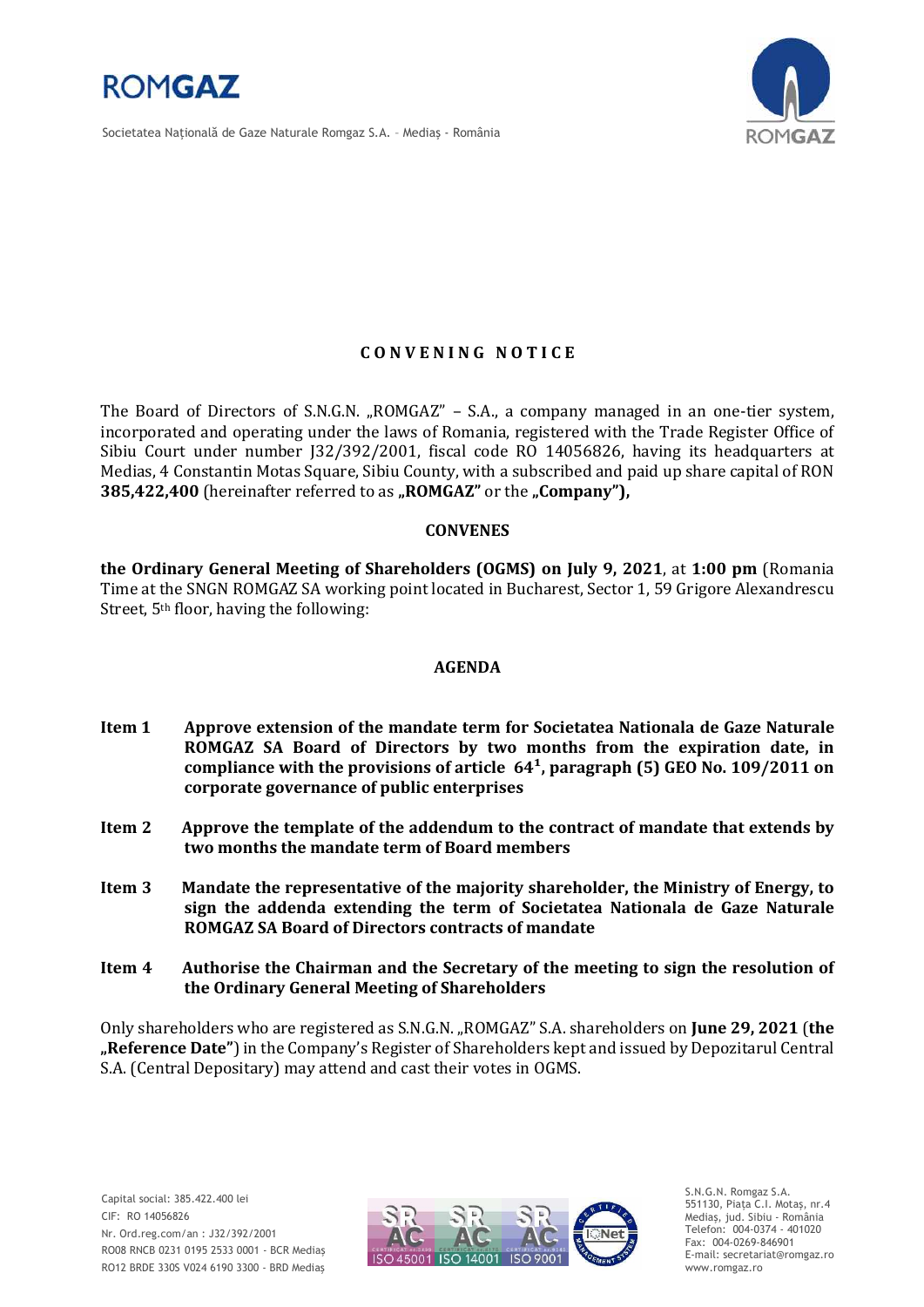Informational documents related to the items of the OGMS agenda, the draft of resolutions proposed to be adopted by OGMS will be available as from **June 7, 2021,** on working days, at the registry desk of the Company located in Medias, 4 Constantin Motas Square, Sibiu County, Romania, postal code 551130 ("ROMGAZ Correspondence Entry") as well as on the website of the Company [\(www.romgaz.ro\)](http://www.romgaz.ro/). **ROMGAZ Correspondence Entry** is open between hours 7:30 am – 3:30 pm (Romania Time), except for non-business days and public holidays. The shareholders of the Company may obtain, upon request, copies of the documents related to the items included on the OGMS agenda.

One or more shareholders representing, individually or jointly, at least 5% of the share capital of the Company may demand, through a request submitted to the Board of Directors of the Company:

- a) the insertion of additional items on the agenda of the OGMS;
- b) approval of draft OGMS resolutions for the items included on the agenda of the OGMS or for new items proposed to be included on the agenda.

The request to add new items on the agenda of the OGMS shall be made in writing and it will fulfil cumulatively the following conditions:

- a) it will include the last and first name, identity card type, serial number and number of the identity card, permanent residence or residence, as the case may be, and citizenship of the shareholder/shareholders, if the request is filed by one or more shareholders acting as natural person, and/or the name, registered office address, the shareholder/shareholders registration number and the name of the institution/authority where the shareholder, legal person, has applied to obtain the legal status, if the request is filed by one or more shareholders acting as legal persons;
- b) it will include, as the case may be, the last name, first name, personal identification number and citizenship of the legal representative/representatives who file the request on behalf of the shareholder/shareholders;
- c) it will include, as the case may be, the last name, first name, personal identification number and citizenship of the conventional representative/representatives, natural persons, and/or name, registration number of the shareholder/shareholders and the name of the institution/authority where the shareholder, legal entity, has applied to obtain the legal status, and the last name and first name of the legal representative of the conventional representative/representatives of the shareholder/shareholders, legal persons, who file the request on behalf and on account of the shareholder/shareholders;
- d) it will include the request to add new items on the agenda of the OGMS;
- e) it will include the request to submit for approval to OGMS the draft resolutions for the new items included in the request to add new items on the agenda;
- f) it will include the shareholder's, legal representative's or the conventional representative's signature, as the case may be,
- g) it will have as annex the draft resolution/resolutions submitted for approval of OGMS, and, as the case may be, the power of attorney mandating the conventional representative to request new items on the agenda of OGMS, on behalf and on the account of the shareholder/shareholders;
- h) it will be sent to and registered at ROMGAZ Correspondence Entry, in Romanian or English, by any type of courier service with proof of delivery, or by e-mail with incorporated extended electronic signature, in accordance with Law no. 455/2001 on the electronic signature, at [secretariat.aga@romgaz.ro](mailto:secretariat.aga%40romgaz.ro) by **June 23, 2021, 3:30 pm** (Romania Time). Both means of transmission shall be clearly marked with capital letters "FOR THE ORDINARY GENERAL MEETING OF SHAREHOLDERS OF JULY 9, 2021".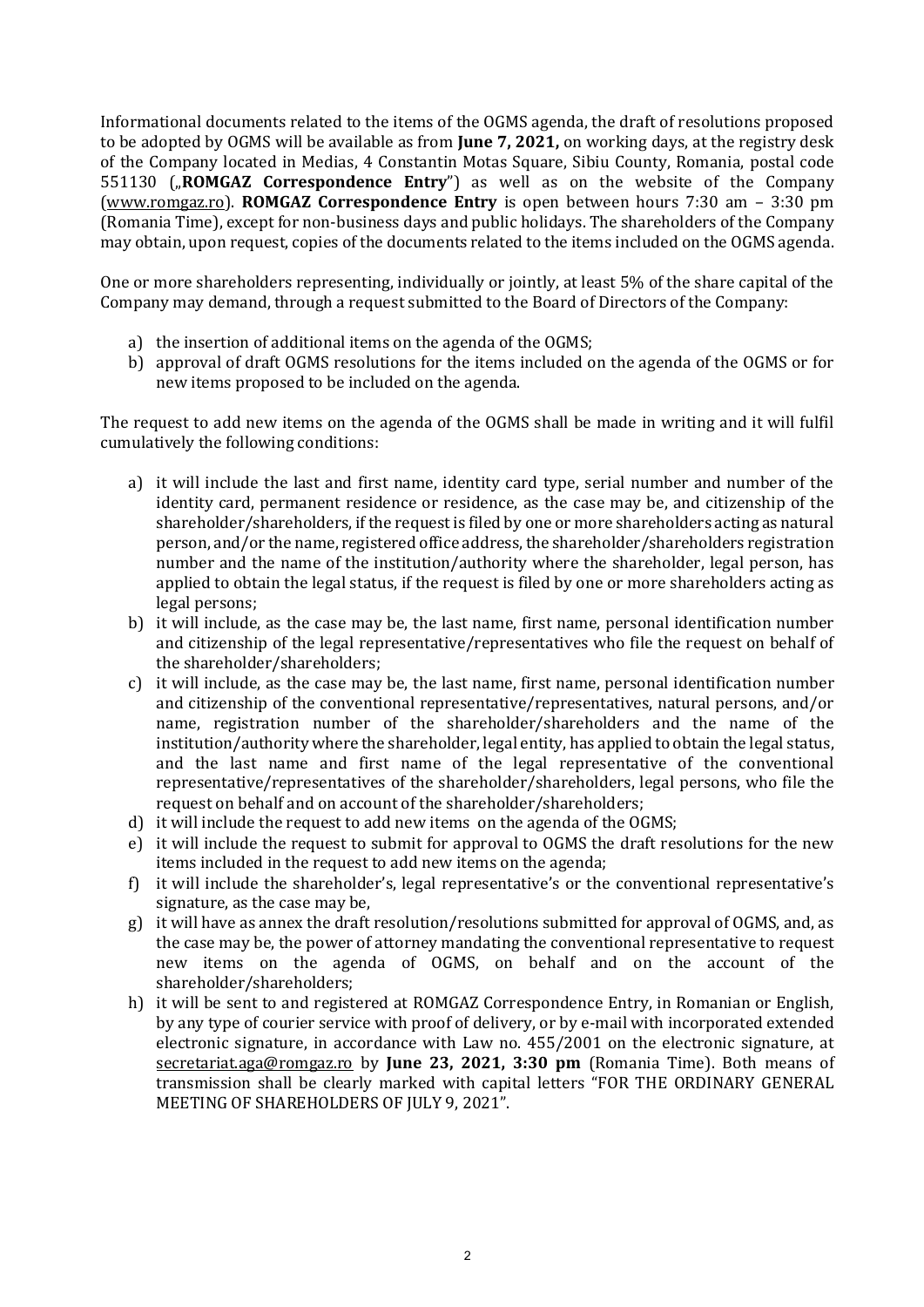The request for OGMS approval of draft resolutions for the items included on the agenda of OGMS shall be in writing, and, it will fulfil cumulatively the following conditions:

- a) it will include the last and first name, the identity card type, serial number and number, permanent residence or residence, as the case may be, and citizenship of the shareholder, if the request is filed by a shareholder, natural person, or the name, registered office address, the shareholder registration number and the institution/public authority where the shareholder, legal entity, has applied to obtain the legal status, if the request is filed by a shareholder acting as legal entity;
- b) it will include, as the case may be, the last name, first name, personal identification number and citizenship of the legal representative who files the request on behalf of the shareholder;
- c) as the case may be, to include the last and first name, personal identification number, address and citizenship of the conventional representative natural person, or the name, registration number of the shareholder and the name of the public institution/authority where the legal person shareholder recorded to obtain legal personality, as well as the last and first name of the conventional representative's legal representative, legal person making the request on behalf and on account of the shareholder;
- d) to include the request to submit for OGMS approval of one or more resolution drafts for the items on the agenda;
- e) the signature of the shareholder, legal representative or as the case may be of the conventional representative;
- f) to attach the resolution draft/drafts requested to be submitted for approval of the OGMS and as the case may be, the power of attorney based on which the conventional representative expresses the request to submit for OGMS approval one or more resolution drafts for the items on the agenda, for and on behalf of the shareholder/shareholders;
- g) it will be sent to and registered at ROMGAZ Correspondence Entry, in Romanian or English, by any type of courier service with proof of delivery, or by e-mail with incorporated extended electronic signature, in accordance with Law no. 455/2001 on the electronic signature, at [secretariat.aga@romgaz.ro](mailto:secretariat.aga%40romgaz.ro) by **June 23, 2021, 3:30 pm** (Romania Time). Both means of transmission shall be clearly marked with capital letters "FOR THE ORDINARY GENERAL MEETING OF SHAREHOLDERS OF JULY 9, 2021".

Starting with **June 28, 2021** the requests to add one or more additional items on the OGMS agenda, as well as the requests to submit for approval of the OGMS resolution drafts for the items included on the OGMS agenda may be reviewed at ROMGAZ Correspondence Entry or at <https://www.romgaz.ro/en/aga>

Company shareholders may address questions and request an answer to such questions related to items on the OGMS agenda.

The application requesting an answer to the addressed questions related to the items of the OGMS agenda, shall be made in writing and it will fulfil cumulatively the following conditions:

- a) the last and first name, type of identity document, series and number of the identity document, address and, as the case may be, residence and citizenship of the shareholder if the application is made by a shareholder natural person, or the name, address of the registered office, registration number of the shareholder and the name of the public institution/authority where the legal person shareholder is registered to obtain legal personality, if the application is made by a legal person shareholder;
- b) as the case may be, to include the first and last name, personal identification number and citizenship of the legal representative that makes the request on behalf and on account of the shareholder;
- c) as the case may be, to include the last and first name, personal identification number, address and citizenship of the conventional representative natural person, or the name, registration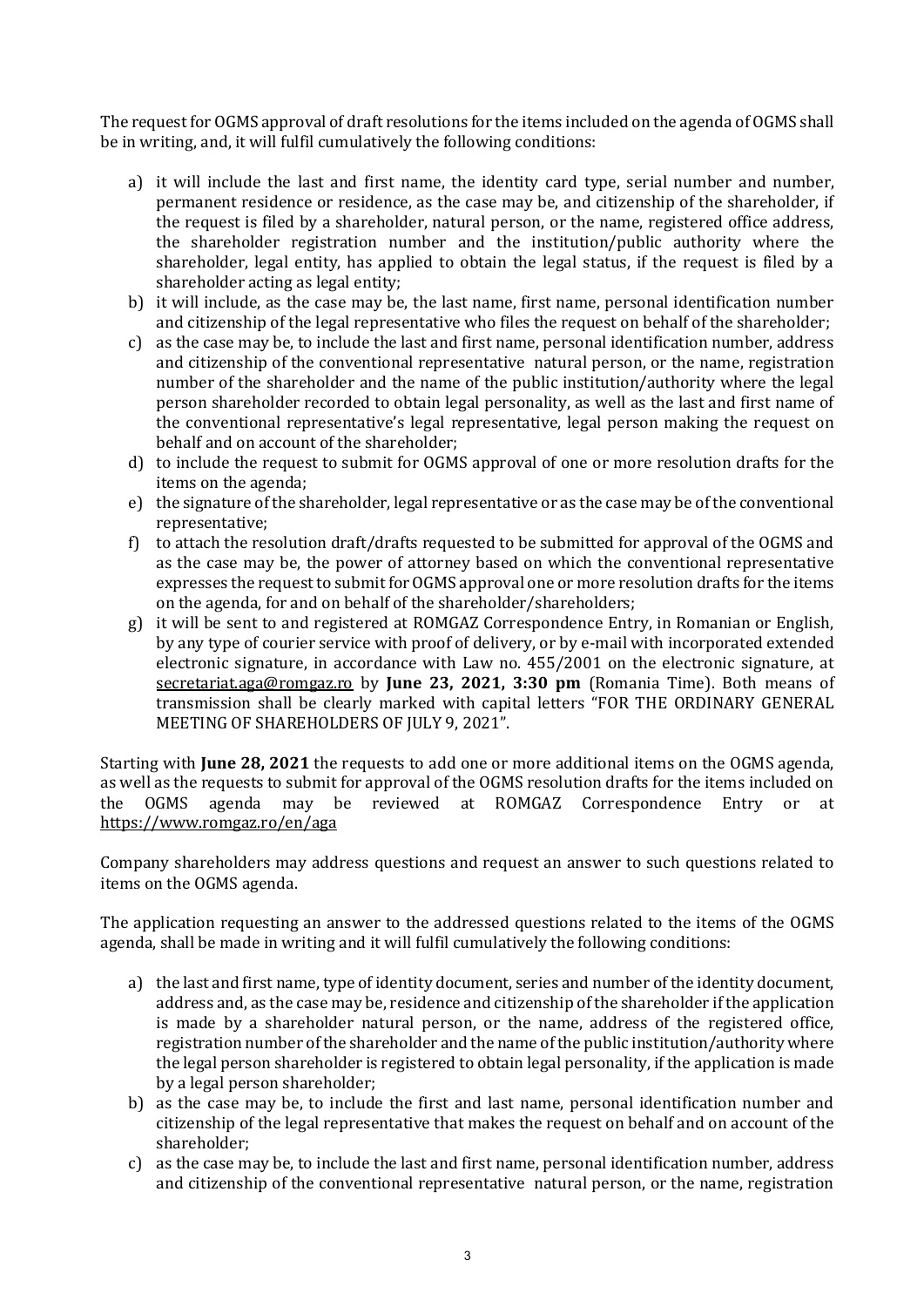number of the shareholder and the name of the public institution/authority where the legal person shareholder recorded to obtain legal personality, as well as the last and first name of the conventional representative's legal representative, legal person making the request on behalf and on account of the shareholder;

- d) to include the request to receive an answer to the addressed questions related to the items on the OGMS agenda by indicating such questions;
- e) the signature of the shareholder, of the legal representative or a the case may be of the conventional representative;
- f) as the case may be, to attach the power of attorney based on which the conventional representative files the application to receive an answer to the questions related to the OGMS agenda, on behalf and on account of the shareholders;
- g) it will be sent to and registered at ROMGAZ Correspondence Entry, in Romanian or English, by any type of courier service with proof of delivery, or by e-mail with incorporated extended electronic signature, in accordance with Law no. 455/2001 on the electronic signature, at [secretariat.aga@romgaz.ro](mailto:secretariat.aga%40romgaz.ro) by **July 2, 2021, 3:30 pm** (Romania Time). Both means of transmission shall be clearly marked with capital letters "FOR THE ORDINARY GENERAL MEETING OF SHAREHOLDERS OF JULY 9, 2021".

Shareholders registered on the Reference Date in the Company's Register of Shareholders kept and issued by Depozitarul Central S.A. may attend the OGMS and may vote:

- i. in person direct vote;
- ii. through a representative with a special or general power of attorney;
- iii. by correspondence.

The special power of attorney form:

- a) will be available, in Romanian and English, as from **June 7, 2021** at ROMGAZ Correspondence Entry and on the Company's web page <https://www.romgaz.ro/en/aga>
- b) will include the shareholder identification method, the number of owned shares, as well as the voting options "for" or "against" or "abstain" for every issue to be voted upon;
- c) will be updated by the Company if new items are added on the agenda of the OGMS;
- d) will be filled in and signed by the shareholder, in three counterparts: one for the shareholder, one for the representative, and one for the Company.

The general power of attorney will be awarded by the shareholder acting as client, only to an agent as it is defined under Art. 2, Par. 1, point 20 of Law No. 24/2017 on issuers of financial instruments and market operations, or to an attorney-at-law.

If the representative of the shareholder/shareholders is a credit institution providing custodial services, it may participate and vote in the GMS if it gives an affidavit, signed by the credit institution's legal representative, stating:

- a) clearly, the name of the shareholders on whose behalf the credit institution participates and votes in the GMS;
- b) that the credit institution provides custodial services for that respective shareholder.

The special powers of attorney, the general powers of attorney and the affidavits of the credit institutions providing custodial services for one or more shareholders shall be transmitted/submitted in original copy, in Romanian or English the shareholder or by the credit institution, as the case may be, to ROMGAZ Correspondence Entry by any form of courier service with proof of delivery no later than **July 7, 2021, 11:00 am** (Romania Time), in sealed envelope, clearly marked with capital letters "FOR THE ORDINARY GENERAL MEETING OF SHAREHOLDERS OF JULY 9, 2021".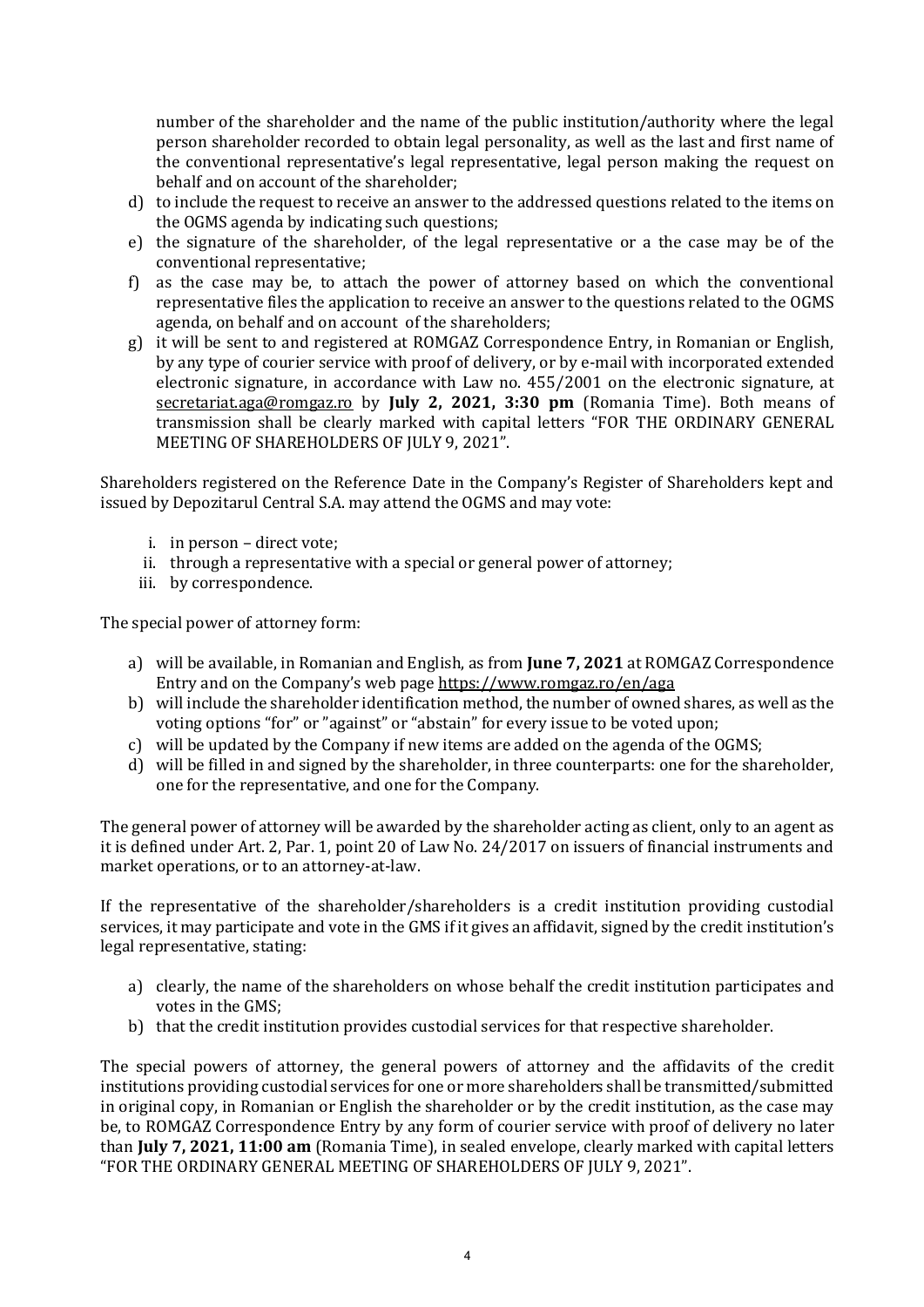The special powers of attorney, the general powers of attorney and the affidavits of the credit institutions providing custodial services for one or more shareholders, may be also sent by e-mail to the company at: [secretariat.aga@romgaz.ro](mailto:secretariat.aga%40romgaz.ro) having attached an incorporated extended electronic signature in accordance with Law No. 455/2001 on electronic signature, no later than **July 7, 2021, 11:00 am** (Romania Time).

The capacity as legal representative may be also proved by providing an excerpt issued by the Trade Register (or by another institution of similar authority of the resident country of the shareholder being a foreign legal person), in original or certified true copy, in case the shareholder did not provide, for whatever reason, appropriate information on his or her legal representative, to Depozitarul Central SA/participant, within 3 months from the date of his or her appointment/replacement.

Documents proving the capacity as legal representative, prepared in a foreign language other than English, will be accompanied by their certified translation into Romanian or English.

The shareholders of the Company may vote by correspondence, prior to OGMS, by using the voting ballot form for the vote by correspondence (the "Voting Ballot").

The Voting Ballot:

- a) will be available, in Romanian and English, as from **June 7, 2021** at ROMGAZ Correspondence Entry and on the Company's web page ([https://www.romgaz.ro/en/aga\)](https://www.romgaz.ro/en/aga);
- b) will provide the shareholder's identification method, the number of owned shares and the voting options "for" or "against" or "abstain" for each issue to be voted upon;
- c) will be updated by the Company if new items are added on the agenda of the OGMS;

The Voting Ballots shall be transmitted as original copies, in Romanian or English, to ROMGAZ Correspondence Entry, by any form of courier service with proof of delivery, or by e-mail at: [secretariat.aga@romgaz.ro,](mailto:secretariat.aga%40romgaz.ro) having attached an incorporated extended electronic signature in accordance with Law No. 455/2001 on electronic signature, no later **July 7, 2021, 11:00 am** (Romania Time), clearly marked with capital letters "FOR THE ORDINARY GENERAL MEETING OF SHAREHOLDERS OF JULY 9, 2021".

If new items are added on the Agenda, after publishing the Convening Notice, the templates of the special power of attorney and Voting Ballot will be available at ROMGAZ Correspondence Entry and on the Company web page [\(https://www.romgaz.ro/en/aga\)](https://www.romgaz.ro/en/aga), as from **June 28, 2021**.

The Voting Ballots/ special or general powers of attorn+ey which are not received at ROMGAZ Correspondence Entry or by e-mail until **July 7, 2021, 11:00 am** (Romania Time) shall not be counted towards the quorum and the votes validly cast in the OGMS.

If the agenda is supplemented/ updated and the shareholders do not submit their updated power of attorney and/or Voting Ballots, the special power of attorney and the Voting Ballots submitted prior to supplementation/update of the agenda shall be taken into account, only for the items included in the initial agenda, also included in the supplemented/updated agenda, for which they were issued.

Shareholders access in the meeting room, authorized to attend the OGMS, is allowed based on simple proof of identity, as follows:

- a) in case of shareholders being natural persons based on the identity document;
- b) in case of legal representative of the shareholder, legal person based on the identity document or of documents certifying the quality as legal representative of the shareholder legal person;
- c) in case of a conventional representative, the documents provided at letters a) or b) above, together with the special or general power of attorney.